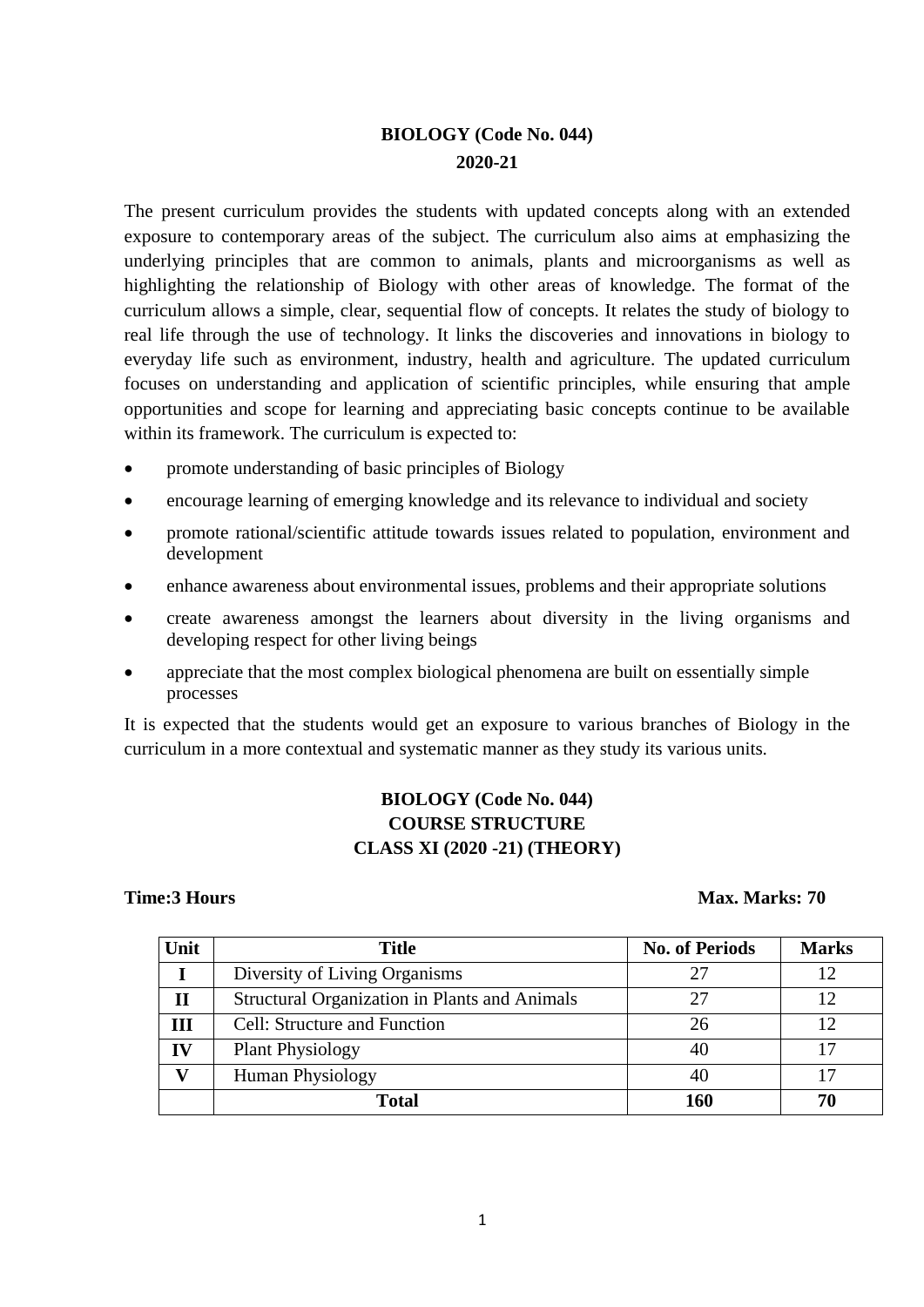# **Unit-I Diversity of Living Organisms**

# **Chapter-1: The Living World**

What is living? Biodiversity; Need for classification; three domains of life; taxonomy and systematics; concept of species and taxonomical hierarchy; binomial nomenclature; tools for study of taxonomy- museums, zoological parks, herbaria, botanical gardens, keys for identification.

# **Chapter-2: Biological Classification**

Five kingdom classification; Salient features and classification of Monera, Protista and Fungi into major groups; Lichens, Viruses and Viroids.

# **Chapter-3: Plant Kingdom**

Salient features and classification of plants into major groups - Algae, Bryophyta, Pteridophyta, Gymnospermae and Angiospermae (salient and distinguishing features and a few examples of each category); Angiosperms - classification up to class, characteristic features and examples.

# **Chapter-4: Animal Kingdom**

Salient features and classification of animals, non-chordates up to phyla level and chordates up to class level (salient features and distinguishing features of a few examples of each category). (No live animals or specimen should be displayed.)

# **Unit-II Structural Organization in Animals and Plants**

# **Chapter-5: Morphology of Flowering Plants**

Morphology and modifications: Morphology of different parts of flowering plants: root, stem, leaf, inflorescence, flower, fruit and seed. Description of families: Fabaceae, Solanaceae and Liliaceae (to be dealt along with the relevant experiments of the Practical Syllabus).

# **Chapter-6: Anatomy of Flowering Plants**

Anatomy and functions of different tissues and tissue systems in dicots and monocots. Secondary growth.

# **Chapter-7: Structural Organisation in Animals**

Animal tissues; Morphology, Anatomy and functions of different systems (digestive, circulatory, respiratory, nervous and reproductive) of an insect-cockroach (a brief account only).

# **Unit-III Cell: Structure and Function**

# **Chapter-8: Cell-The Unit of Life**

Cell theory and cell as the basic unit of life, structure of prokaryotic and eukaryotic cells; Plant cell and animal cell; cell envelope; cell membrane, cell wall; cell organelles - structure and function; endomembrane system, endoplasmic reticulum, golgi bodies, lysosomes, vacuoles, mitochondria, ribosomes, plastids, microbodies; cytoskeleton, cilia, flagella, centrioles (ultrastructure and function); nucleus.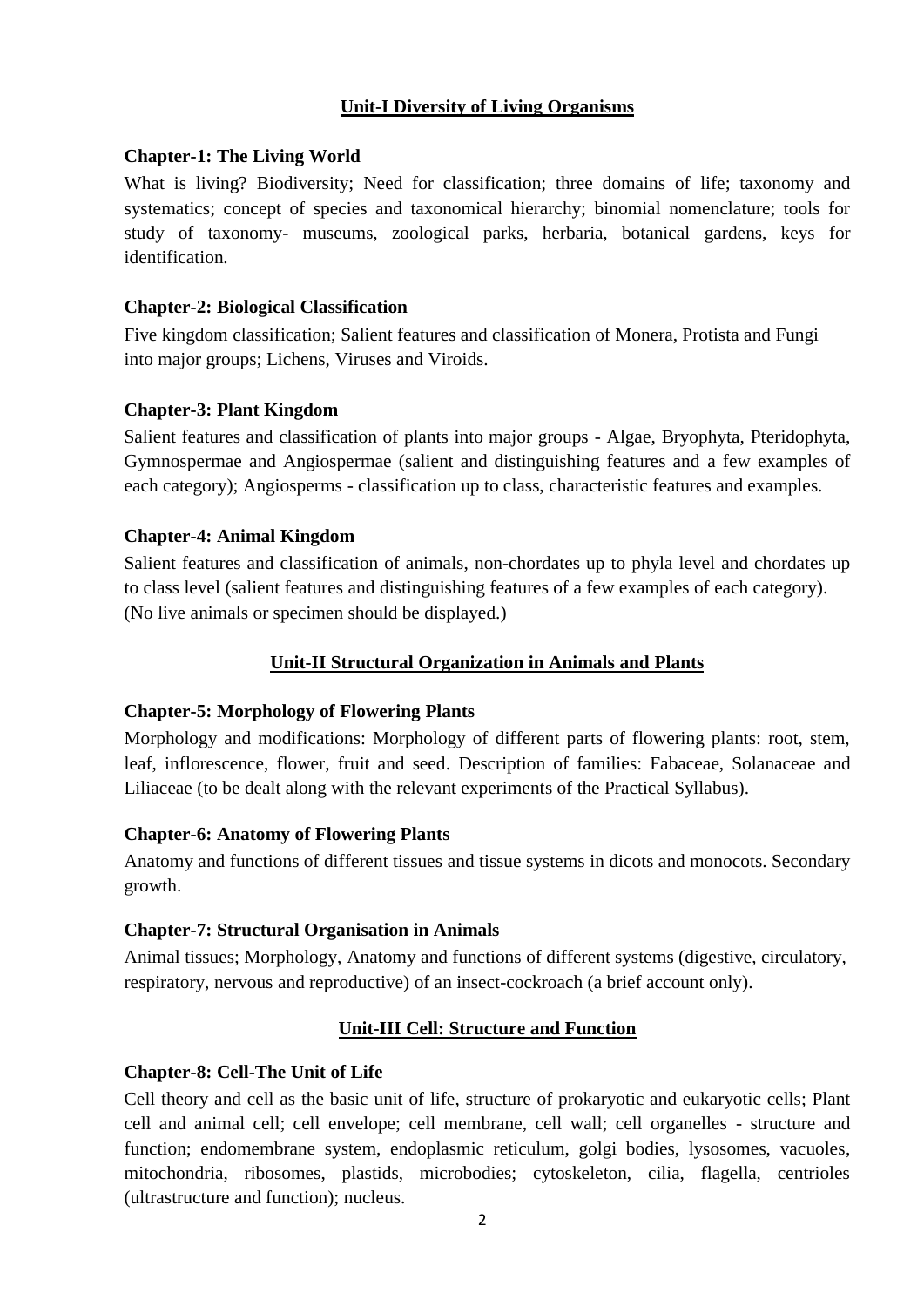# **Chapter-9: Biomolecules**

Chemical constituents of living cells: biomolecules, structure and function of proteins, carbohydrates, lipids, nucleic acids; Enzymes- types, properties, enzyme action.

## **Chapter-10: Cell Cycle and Cell Division**

Cell cycle, mitosis, meiosis and their significance

# **Unit-IV Plant Physiology**

### **Chapter-11: Transport in Plants**

Movement of water, gases and nutrients; cell to cell transport, diffusion, facilitated diffusion, active transport; plant-water relations, imbibition, water potential, osmosis, plasmolysis; long distance transport of water - Absorption, apoplast, symplast, transpiration pull, root pressure and guttation; transpiration, opening and closing of stomata; Uptake and translocation of mineral nutrients - Transport of food, phloem transport, mass flow hypothesis.

### **Chapter-12: Mineral Nutrition**

Essential minerals, macro- and micronutrients and their role; deficiency symptoms; mineral toxicity; elementary idea of hydroponics as a method to study mineral nutrition; nitrogen metabolism, nitrogen cycle, biological nitrogen fixation.

# **Chapter-13: Photosynthesis in Higher Plants**

Photosynthesis as a means of autotrophic nutrition; site of photosynthesis, pigments involved in photosynthesis (elementary idea); photochemical and biosynthetic phases of photosynthesis; cyclic and non-cyclic photophosphorylation; chemiosmotic hypothesis; photorespiration; C3 and C4 pathways; factors affecting photosynthesis.

### **Chapter-14: Respiration in Plants**

Exchange of gases; cellular respiration - glycolysis, fermentation (anaerobic), TCA cycle and electron transport system (aerobic); energy relations - number of ATP molecules generated; amphibolic pathways; respiratory quotient.

# **Chapter-15: Plant - Growth and Development**

Seed germination; phases of plant growth and plant growth rate; conditions of growth; differentiation, dedifferentiation and redifferentiation; sequence of developmental processes in a plant cell; growth regulators - auxin, gibberellin, cytokinin, ethylene, ABA; seed dormancy; vernalisation; photoperiodism.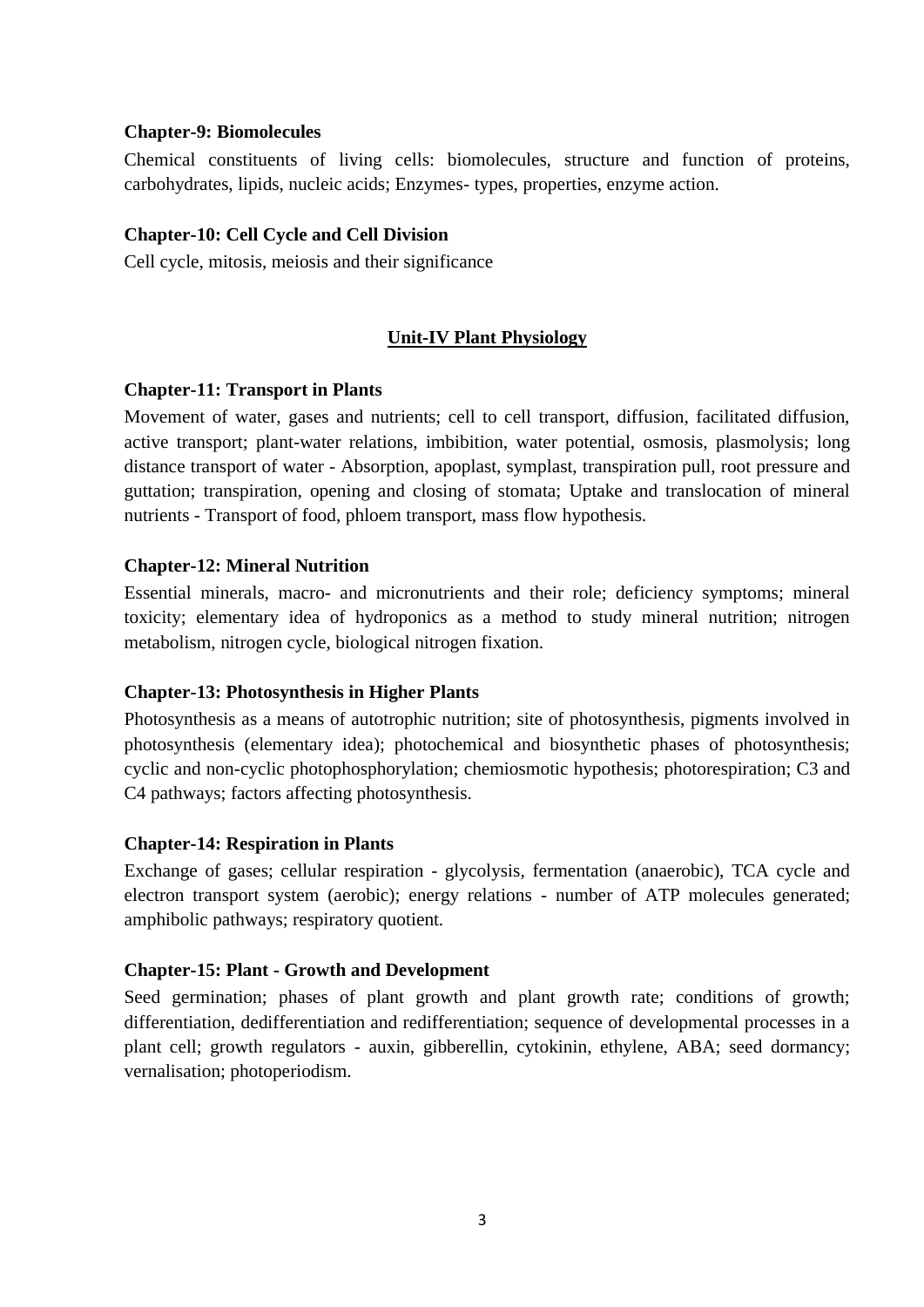# **Unit-V Human Physiology**

# **Chapter-16: Digestion and Absorption**

Alimentary canal and digestive glands, role of digestive enzymes and gastrointestinal hormones; Peristalsis, digestion, absorption and assimilation of proteins, carbohydrates and fats; calorific values of proteins, carbohydrates and fats; egestion; nutritional and digestive disorders - PEM, indigestion, constipation, vomiting, jaundice, diarrhoea.

# **Chapter-17: Breathing and Exchange of Gases**

Respiratory organs in animals (recall only); Respiratory system in humans; mechanism of breathing and its regulation in humans - exchange of gases, transport of gases and regulation of respiration, respiratory volume; disorders related to respiration - asthma, emphysema, occupational respiratory disorders.

# **Chapter-18: Body Fluids and Circulation**

Composition of blood, blood groups, coagulation of blood; composition of lymph and its function; human circulatory system - Structure of human heart and blood vessels; cardiac cycle, cardiac output, ECG; double circulation; regulation of cardiac activity; disorders of circulatory system - hypertension, coronary artery disease, angina pectoris, heart failure.

# **Chapter-19: Excretory Products and their Elimination**

Modes of excretion - ammonotelism, ureotelism, uricotelism; human excretory system – structure and function; urine formation, osmoregulation; regulation of kidney function - renin angiotensin, atrial natriuretic factor, ADH and diabetes insipidus; role of other organs in excretion; disorders - uremia, renal failure, renal calculi, nephritis; dialysis and artificial kidney, kidney transplant.

# **Chapter-20: Locomotion and Movement**

Types of movement - ciliary, flagellar, muscular; skeletal muscle, contractile proteins and muscle contraction; skeletal system and its functions; joints; disorders of muscular and skeletal systems - myasthenia gravis, tetany, muscular dystrophy, arthritis, osteoporosis, gout.

# **Chapter-21: Neural Control and Coordination**

Neuron and nerves; Nervous system in humans - central nervous system; peripheral nervous system and visceral nervous system; generation and conduction of nerve impulse; reflex action; sensory perception; sense organs; elementary structure and functions of eye and ear

# **Chapter-22: Chemical Coordination and Integration**

Endocrine glands and hormones; human endocrine system - hypothalamus, pituitary, pineal, thyroid, parathyroid, adrenal, pancreas, gonads; mechanism of hormone action (elementary idea); role of hormones as messengers and regulators, hypo - and hyperactivity and related disorders; dwarfism, acromegaly, cretinism, goiter, exophthalmic goiter, diabetes, Addison's disease. **Note:** Diseases related to all the human physiological systems to be taught in brief.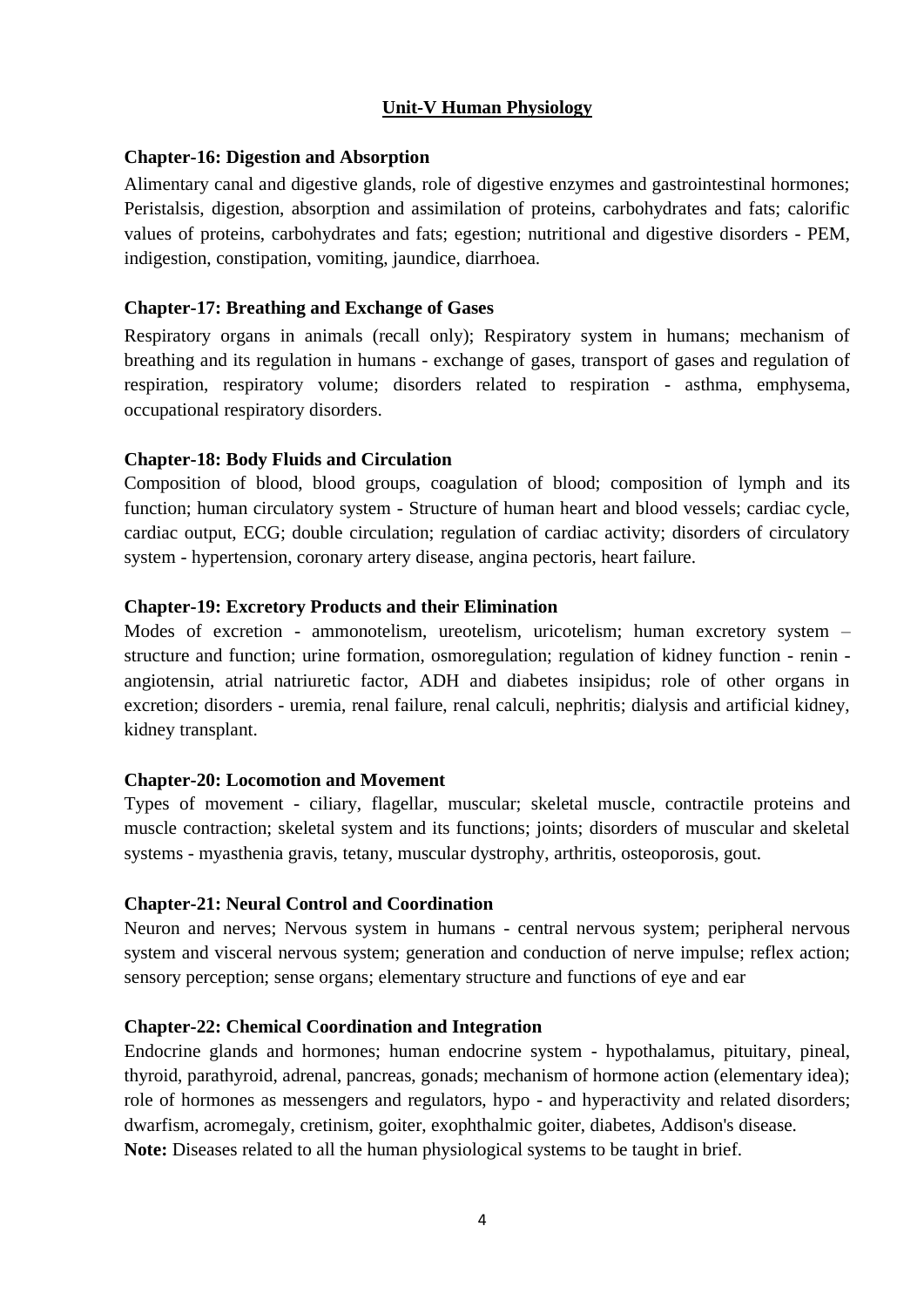# **PRACTICALS**

# **Time Allowed : Three hours Max. Marks: 30**

| <b>Evaluation Scheme</b>                                     |                                       | <b>Marks</b> |
|--------------------------------------------------------------|---------------------------------------|--------------|
| One Major Experiment Part A (Experiment No- 1,3,7,8)         |                                       |              |
| One Minor Experiment Part A (Experiment No- 6,9,10,11,12,13) |                                       |              |
| Slide Preparation Part A (Experiment No- 2,4,5)              |                                       |              |
| <b>Spotting Part B</b>                                       |                                       |              |
| Practical Record + Viva Voce                                 | Credit to the students' work over the | 4            |
| Project Record + Viva Voce                                   | academic session may be given         |              |
| Total                                                        |                                       | 30           |

# **A: List of Experiments**

- 1. Study and describe three locally available common flowering plants, one from each of the families Solanaceae, Fabaceae and Liliaceae (Poaceae, Asteraceae or Brassicaceae can be substituted in case of particular geographical location) including dissection and display of floral whorls, anther and ovary to show number of chambers (floral formulae and floral diagrams). Types of root (Tap and adventitious); types of stem (herbaceous and woody); leaf (arrangement, shape, venation, simple and compound).
- 2. Preparation and study of T.S. of dicot and monocot roots and stems (primary).
- 3. Study of osmosis by potato osmometer.
- 4. Study of plasmolysis in epidermal peels (e.g. Rhoeo/lily leaves or flashy scale leaves of onion bulb).
- 5. Study of distribution of stomata in the upper and lower surfaces of leaves.
- 6. Comparative study of the rates of transpiration in the upper and lower surface of leaves.
- 7. Test for the presence of sugar, starch, proteins and fats in suitable plant and animal materials.
- 8. Separation of plant pigments through paper chromatography.
- 9. Study of the rate of respiration in flower buds/leaf tissue and germinating seeds.
- 10. Test for presence of urea in urine.
- 11. Test for presence of sugar in urine.
- 12. Test for presence of albumin in urine.
- 13. Test for presence of bile salts in urine.

# **B. Study/Observer of the following (spotting)**

- 1. Parts of a compound microscope.
- 2. Specimens/slides/models and identification with reasons Bacteria, *Oscillatoria, Spirogyra, Rhizopus*, mushroom, yeast, liverwort, moss, fern, pine, one monocotyledonous plant, one dicotyledonous plant and one lichen.
- 3. Virtual specimens/slides/models and identifying features of *Amoeba, Hydra,* liverfluke, *Ascaris*, leech, earthworm, prawn, silkworm, honeybee, snail, starfish, shark, rohu, frog, lizard, pigeon and rabbit.
- 4. Tissues and diversity in shape and size of plant cells (palisade cells, guard cells,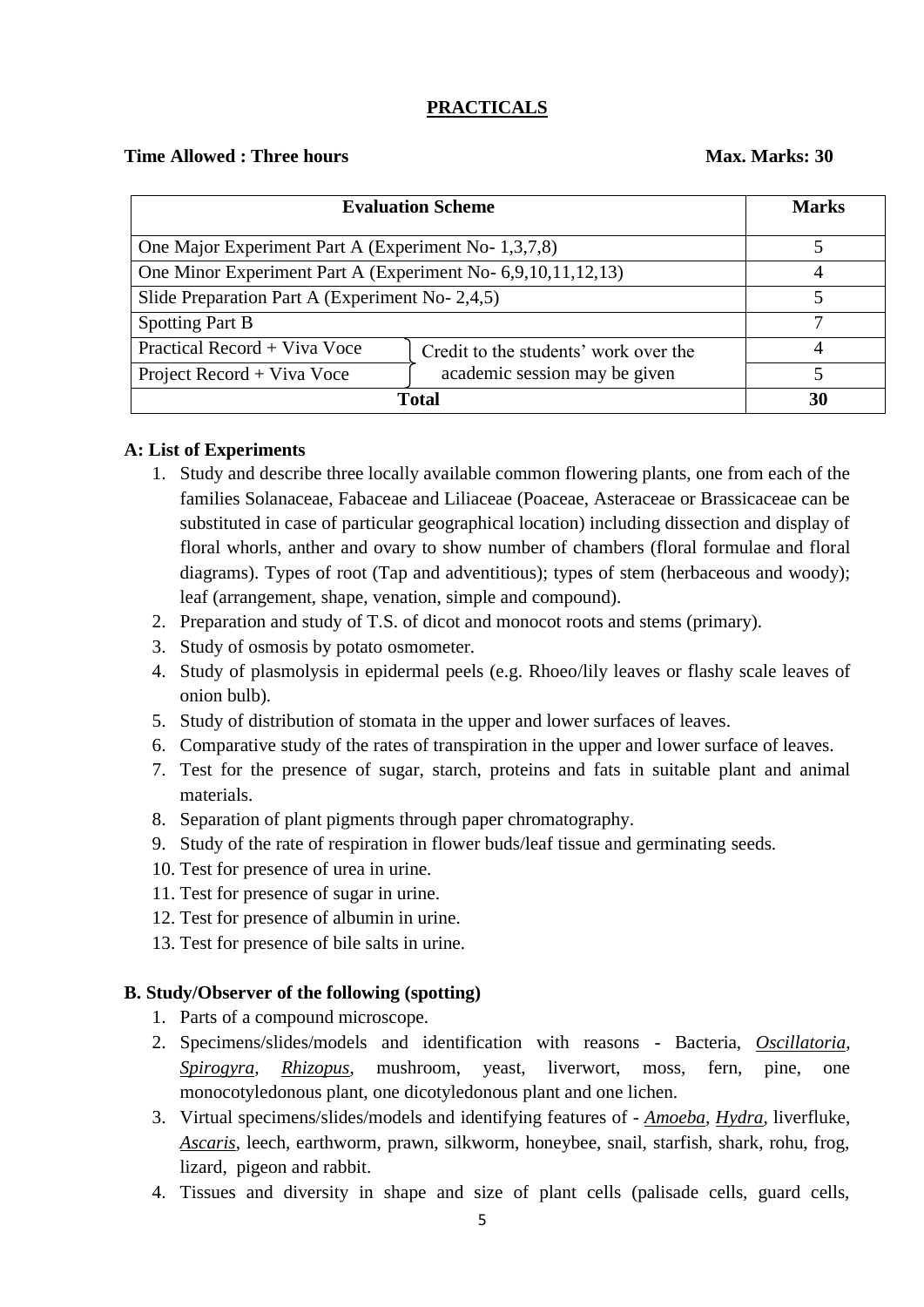parenchyma, collenchyma, sclerenchyma, xylem and phloem) through temporary and permanent slides.

- 5. Tissues and diversity in shape and size of animal cells (squamous epithelium, smooth, skeletal and cardiac muscle fibers and mammalian blood smear) through temporary/permanent slides.
- 6. Mitosis in onion root tip cells and animals cells (grasshopper) from permanent slides.
- 7. Different modifications in roots, stems and leaves.
- 8. Different types of inflorescence (cymose and racemose).
- 9. Human skeleton and different types of joints with the help of virtual images/models only.

# **Practical Examination for Visually Impaired Students Class XI**

**Note:** The 'Evaluation schemes' and 'General Guidelines' for visually impaired students as given for Class XII may be followed.

# A. **Items for Identification/Familiarity with the apparatus / equipments/animal and plant material / chemicals etc. for assessment in practicals (All experiments)**

Plants of –

Solanaceae- Brinjal, Petunia, any other Fabaceae- Rice, Wheat, any other Liliaceae- Any of the Lilies.

A compound microscope, seeds of monocot and dicot- maize and gram or any other Model of Human skeleton to show –

Ball and socket joints of girdles and limbs Rib cage

Test tube, honey comb, Mollusc shell, Models of Pigeon and Star fish, mushroom, petridish, succulents such as *Aloe vera*/kalenchoe, raisins, beaker, potatoes, scalpel, chromatography paper, chromatography chamber, alcohol, specimen/model of cockroach.

# B. **List of Practicals**

- 1. Study three locally available common flowering plants of the families Solanaceae, Fabaceae, Liliaceae and identify:
- 2. Types of stems as Herbaceous or Woody, Types of leaves as Compound or Simple
- 3. Study the parts of a compound microscope- eye piece and objective lens, mirror, stage, coarse and fine adjustment knobs.
- 4. Differentiate between monocot and dicot plants on the basis of venation patterns.
- 5. Study the following parts of human skeleton (Model): Ball and socket joints of thigh and shoulder
- 6. Rib cage
- 7. Study honey-bee/butterfly, snail shell, Starfish, Pigeon (through models).
- 8. Identify the given specimen of a fungus Mushroom, gymnosperm- pine cone
- 9. Identify and relate the experimental set up with the aim of experiment:

For Potato Osmometer/ endosmosis in raisins.

**Note:** The above practicals may be carried out in an experiential manner rather than recording observations.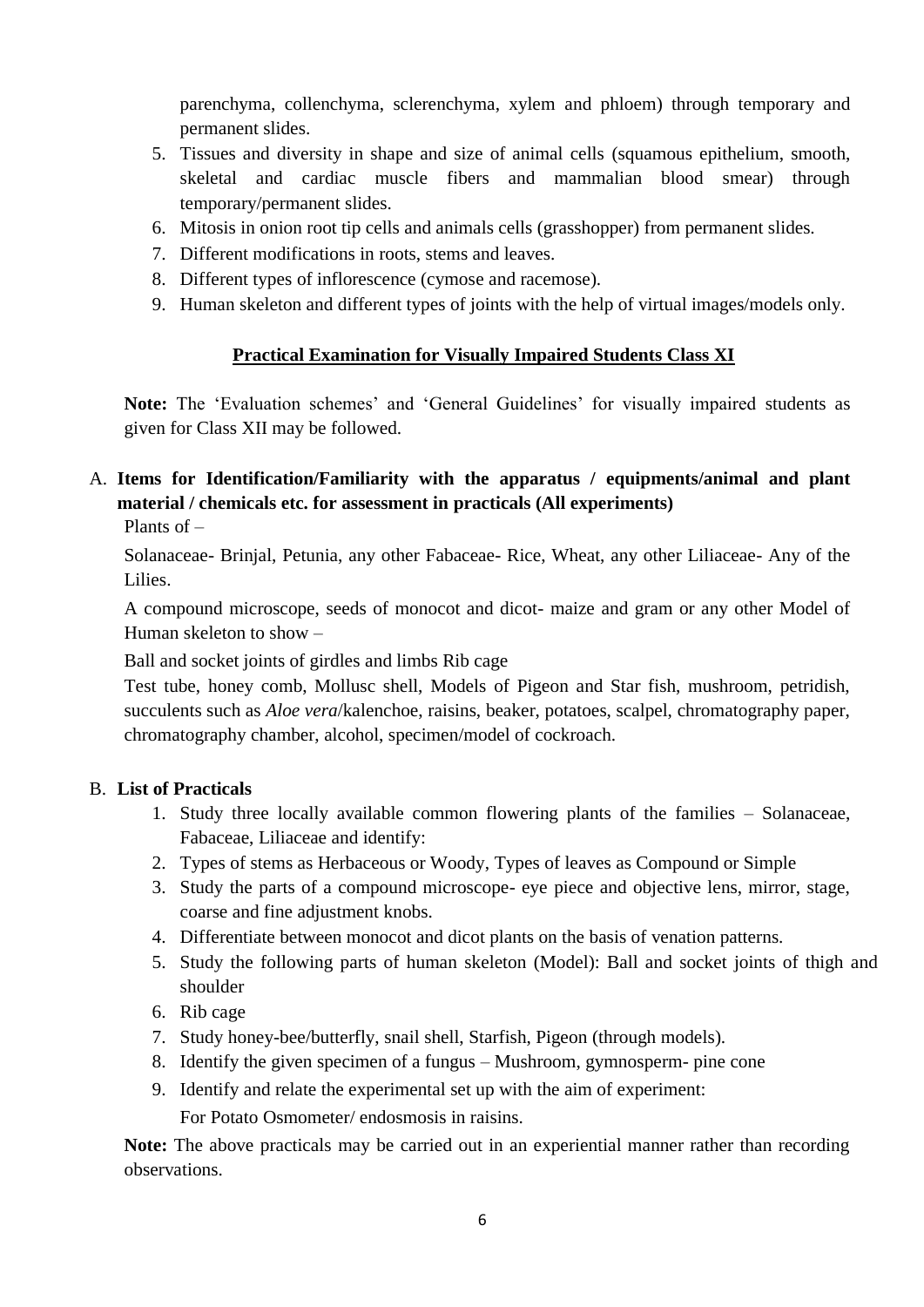# **Prescribed Books:**

1. Biology Class-XI, Published by NCERT

2. Other related books and manuals brought out by NCERT (including multimedia)

# **CLASS XII (2018-19) (THEORY)**

### **Time:3 Hours Max. Marks:70**

| Unit        | <b>Title</b>                       | <b>No. of Periods</b> | <b>Marks</b> |
|-------------|------------------------------------|-----------------------|--------------|
| VI          | Reproduction                       | 30                    | 14           |
| VII         | Genetics and Evolution             | 40                    | 18           |
| VIII        | Biology and Human Welfare          | 30                    | 14           |
| IX          | Biotechnology and its Applications | 30                    | 10           |
| $\mathbf X$ | Ecology and Environment            | 30                    | 14           |
|             | <b>Total</b>                       | 160                   | 70           |

# **Unit-VI Reproduction**

### **Chapter-1: Reproduction in Organisms**

Reproduction, a characteristic feature of all organisms for continuation of species; modes of reproduction

- asexual and sexual reproduction; asexual reproduction - binary fission, sporulation, budding, gemmule formation, fragmentation; vegetative propagation in plants.

# **Chapter-2: Sexual Reproduction in Flowering Plants**

Flower structure; development of male and female gametophytes; pollination - types, agencies and examples; outbreeding devices; pollen-pistil interaction; double fertilization; post fertilization events - development of endosperm and embryo, development of seed and formation of fruit; special modes- apomixis, parthenocarpy, polyembryony; Significance of seed dispersal and fruit formation.

# **Chapter-3: Human Reproduction**

Male and female reproductive systems; microscopic anatomy of testis and ovary; gametogenesis - spermatogenesis and oogenesis; menstrual cycle; fertilisation, embryo development upto blastocyst formation, implantation; pregnancy and placenta formation (elementary idea); parturition (elementary idea); lactation (elementary idea).

# **Chapter-4: Reproductive Health**

Need for reproductive health and prevention of Sexually Transmitted Diseases (STDs); birth control - need and methods, contraception and medical termination of pregnancy (MTP); amniocentesis; infertility and assisted reproductive technologies - IVF, ZIFT, GIFT (elementary idea for general awareness).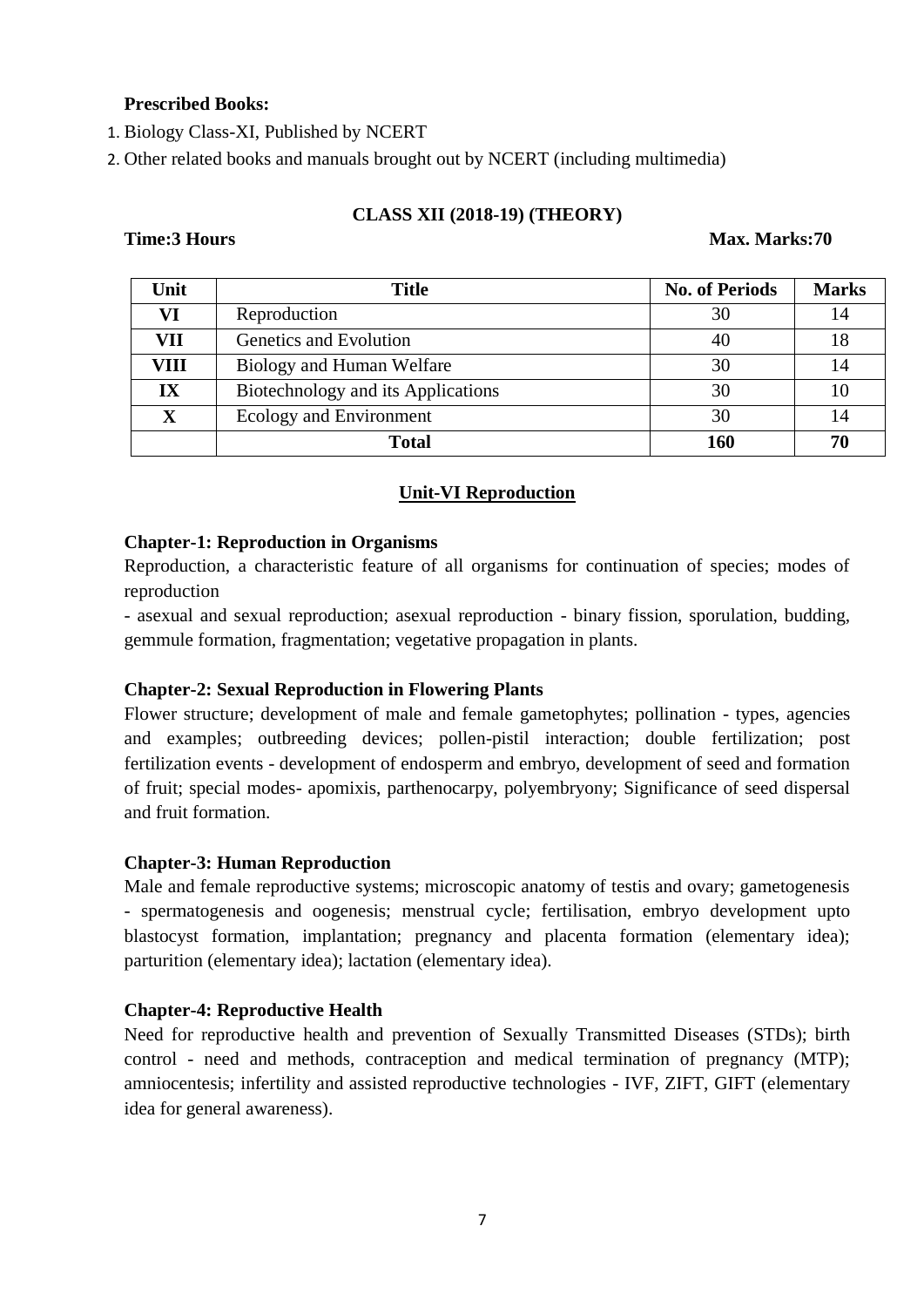# **Unit-VII Genetics and Evolution**

# **Chapter-5: Principles of Inheritance and Variation**

**Heredity and variation:** Mendelian inheritance; deviations from Mendelism – incomplete dominance, co-dominance, multiple alleles and inheritance of blood groups, pleiotropy; elementary idea of polygenic inheritance; chromosome theory of inheritance; chromosomes and genes; Sex determination - in human being, birds and honey bee; linkage and crossing over; sex linked inheritance - haemophilia, colour blindness; Mendelian disorders in humans -thalassemia; chromosomal disorders in humans; Down's syndrome, Turner's and Klinefelter's syndromes.

### **Chapter-6: Molecular Basis of Inheritance**

Search for genetic material and DNA as genetic material; Structure of DNA and RNA; DNA packaging; DNA replication; Central Dogma; transcription, genetic code, translation; gene expression and regulation - lac operon; Genome, Human and rice genome projects; DNA fingerprinting.

# **Chapter-7: Evolution**

Origin of life; biological evolution and evidences for biological evolution (paleontology, comparative anatomy, embryology and molecular evidences); Darwin's contribution, modern synthetic theory of evolution; mechanism of evolution - variation (mutation and recombination) and natural selection with examples, types of natural selection; Gene flow and genetic drift; Hardy - Weinberg's principle; adaptive radiation; human evolution.

# **Unit-VIII Biology and Human Welfare**

# **Chapter-8: Human Health and Diseases**

Pathogens; parasites causing human diseases (malaria, dengue, chikungunya, filariasis, ascariasis, typhoid, pneumonia, common cold, amoebiasis, ring worm) and their control; Basic concepts of immunology - vaccines; cancer, HIV and AIDS; Adolescence - drug and alcohol abuse.

# **Chapter-9: Strategies for Enhancement in Food Production**

Animal husbandry, Plant breeding, tissue culture, single cell protein.

# **Chapter-10: Microbes in Human Welfare**

Microbes in food processing, industrial production, sewage treatment, energy generation and microbes as bio-control agents and bio-fertilizers. Antibiotics; production and judicious use.

# **Unit-IX Biotechnology and its Applications**

# **Chapter-11: Biotechnology - Principles and Processes**

Genetic Engineering (Recombinant DNA Technology).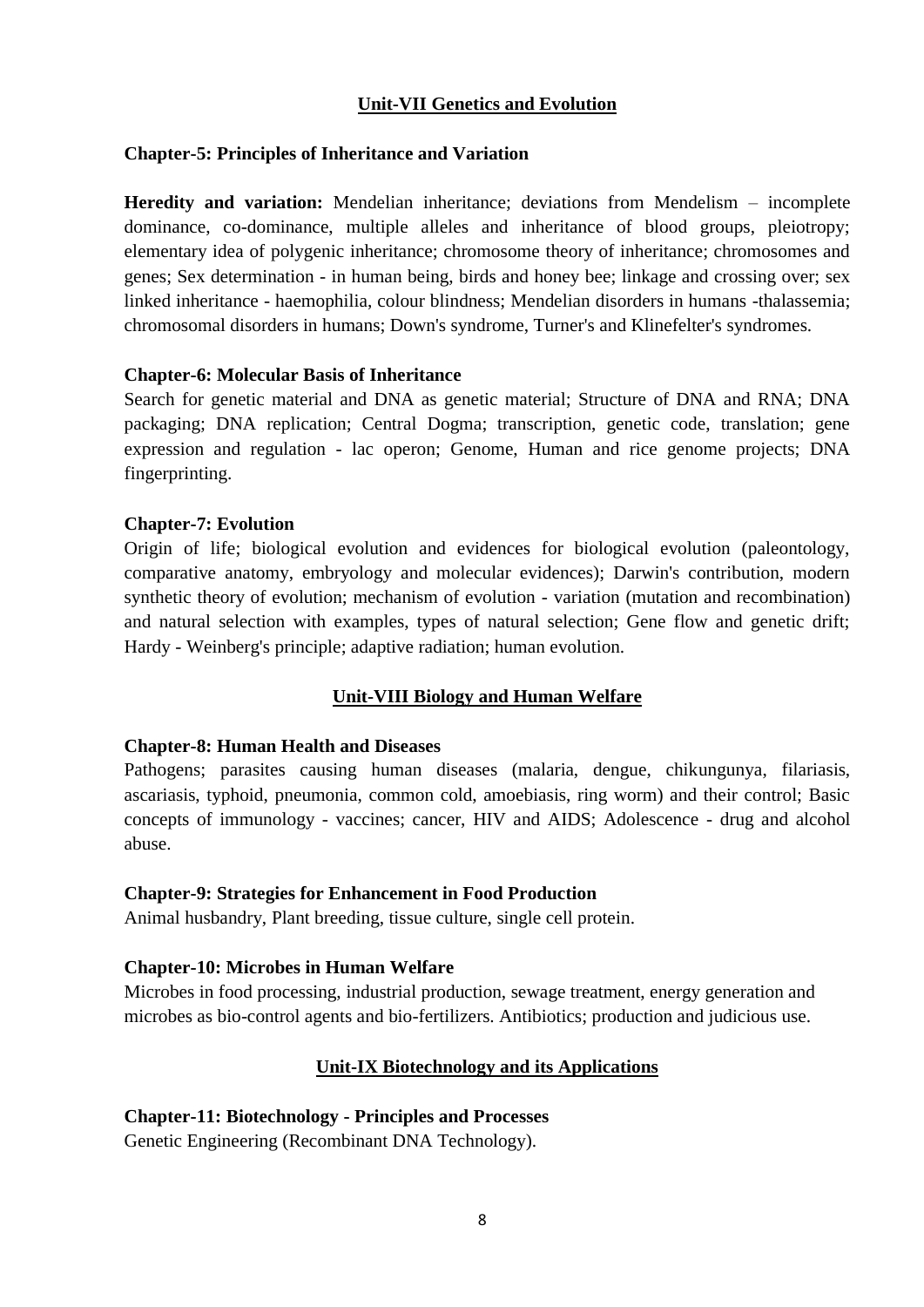# **Chapter-12: Biotechnology and its Application**

Application of biotechnology in health and agriculture: Human insulin and vaccine production, stem cell technology, gene therapy; genetically modified organisms - Bt crops; transgenic animals; biosafety issues, biopiracy and patents.

# **Unit-X Ecology and Environment**

# **Chapter-13: Organisms and Populations**

Organisms and environment: Habitat and niche, population and ecological adaptations; population interactions - mutualism, competition, predation, parasitism; population attributes growth, birth rate and death rate, age distribution.

# **Chapter-14: Ecosystem**

Ecosystems: Patterns, components; productivity and decomposition; energy flow; pyramids of number, biomass, energy; nutrient cycles (carbon and phosphorous); ecological succession; ecological services - carbon fixation, pollination, seed dispersal, oxygen release (in brief).

# **Chapter-15: Biodiversity and its Conservation**

Biodiversity - Concept, patterns, importance; loss of biodiversity; biodiversity conservation; hotspots, endangered organisms, extinction, Red Data Book, Sacred Groves, biosphere reserves, national parks, wildlife, sanctuaries and Ramsar sites.

# **Chapter-16: Environmental Issues**

Air pollution and its control; water pollution and its control; agrochemicals and their effects; solid waste management; radioactive waste management; greenhouse effect and climate change impact and mitigation; ozone layer depletion; deforestation; case study exemplifying success story addressing environmental issue(s).

# **PRACTICALS**

# **Time allowed: 3 Hours** Max. Marks: **30**

| <b>Evaluation Scheme</b>                                                                                       | <b>Marks</b> |
|----------------------------------------------------------------------------------------------------------------|--------------|
| One Major Experiment 5, 6, 8, 9                                                                                | 5            |
| One Minor Experiment 2, 3, 4                                                                                   |              |
| <b>Slide Preparation</b><br>1, 7                                                                               |              |
| Spotting                                                                                                       |              |
| Practical Record + Viva Voce                                                                                   | 4            |
| Credit to the students' work over<br><b>Investigatory Project and its</b><br>the academic session may be given |              |
| Project and its Record + Viva Voce                                                                             |              |
| Total                                                                                                          |              |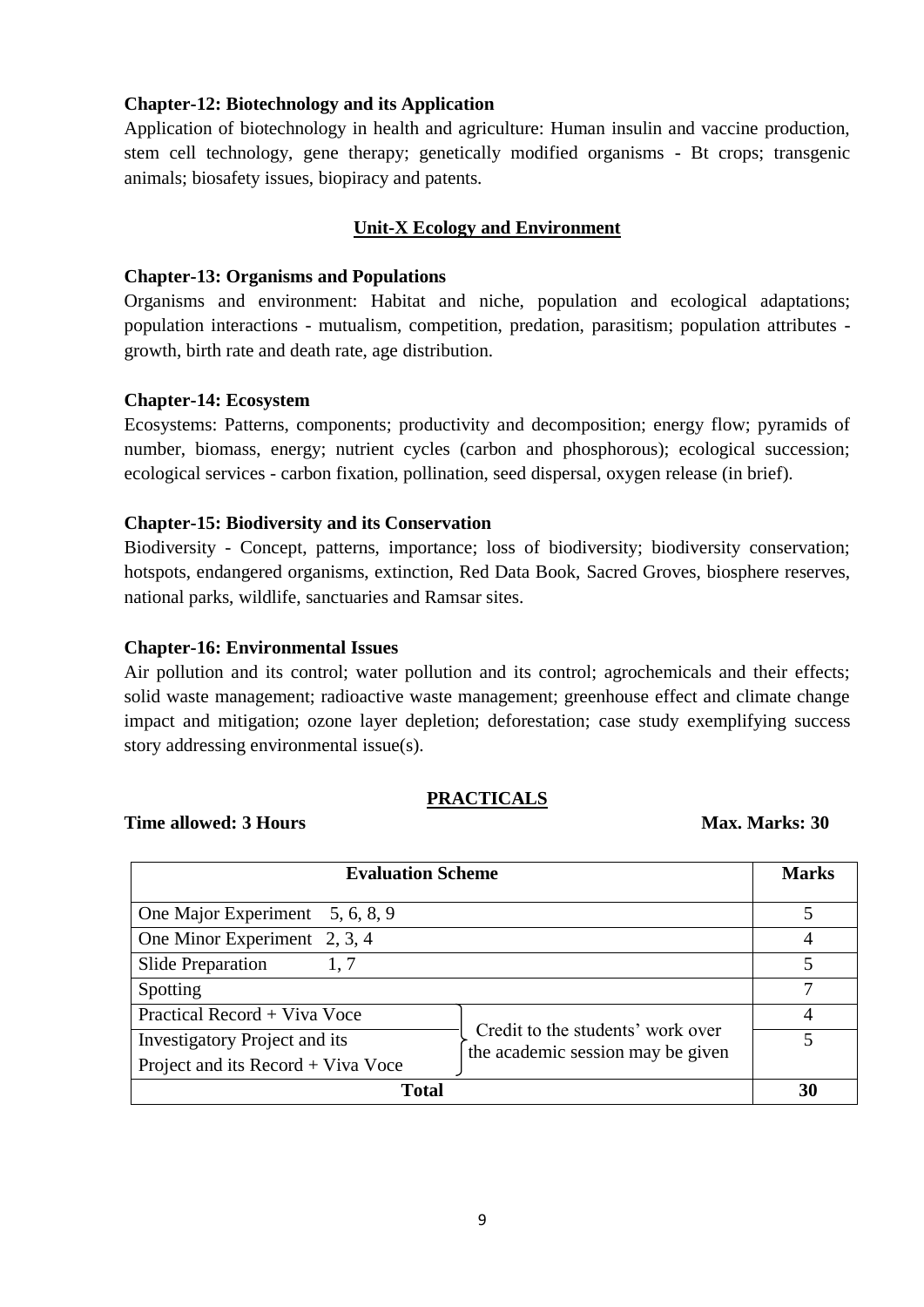# **A. List of Experiments 60 Periods**

- 1. Prepare a temporary mount to observe pollen germination.
- 2. Collect and study soil from at least two different sites and study them for texture, moisture content, pH and water holding capacity. Correlate with the kinds of plants found in them.
- 3. Collect water from two different water bodies around you and study them for pH, clarity and presence of any living organism.
- 4. Study the presence of suspended particulate matter in air at two widely different sites.
- 5. Study the plant population density by quadrat method.
- 6. Study the plant population frequency by quadrat method.
- 7. Prepare a temporary mount of onion root tip to study mitosis.
- 8. Study the effect of different temperatures and three different pH on the activity of salivary amylase on starch.
- 9. Isolate DNA from available plant material such as spinach, green pea seeds, papaya, etc.

# **B. Study/observation of the following (Spotting)**

- 1. Flowers adapted to pollination by different agencies (wind, insects, birds).
- 2. Pollen germination on stigma through a permanent slide or scanning electron micrograph.
- 3. Identification of stages of gamete development, i.e., T.S. of testis and T.S. of ovary through permanent slides (from grasshopper/mice).
- 4. Meiosis in onion bud cell or grasshopper testis through permanent slides.
- 5. T.S. of blastula through permanent slides (Mammalian).
- 6. Mendelian inheritance using seeds of different colour/sizes of any plant.
- 7. Prepared pedigree charts of any one of the genetic traits such as rolling of tongue, blood groups, ear lobes, widow's peak and colourblindness.
- 8. Controlled pollination emasculation, tagging and bagging.
- 9. Common disease causing organisms like *Ascaris, Entamoeba, Plasmodium*, any fungus causing ringworm through permanent slides, models or virtual images. Comment on symptoms of diseases that they cause.
- 10.Two plants and two animals (models/virtual images) found in xeric conditions. Comment upon their morphological adaptations.
- 11.Two plants and two animals (models/virtual images) found in aquatic conditions. Comment upon their morphological adaptations.

# **Practical Examination for Visually Impaired Students of Classes XI and XII Evaluation Scheme**

# **Time Allowed: Two hours Max. Marks: 30**

| <b>Topic</b>                                          | <b>Marks</b> |
|-------------------------------------------------------|--------------|
| Identification/Familiarity with the apparatus         |              |
| Written test (Based on given / prescribed practicals) |              |
| <b>Practical Records</b>                              |              |
| Viva                                                  |              |
| Total                                                 | 30           |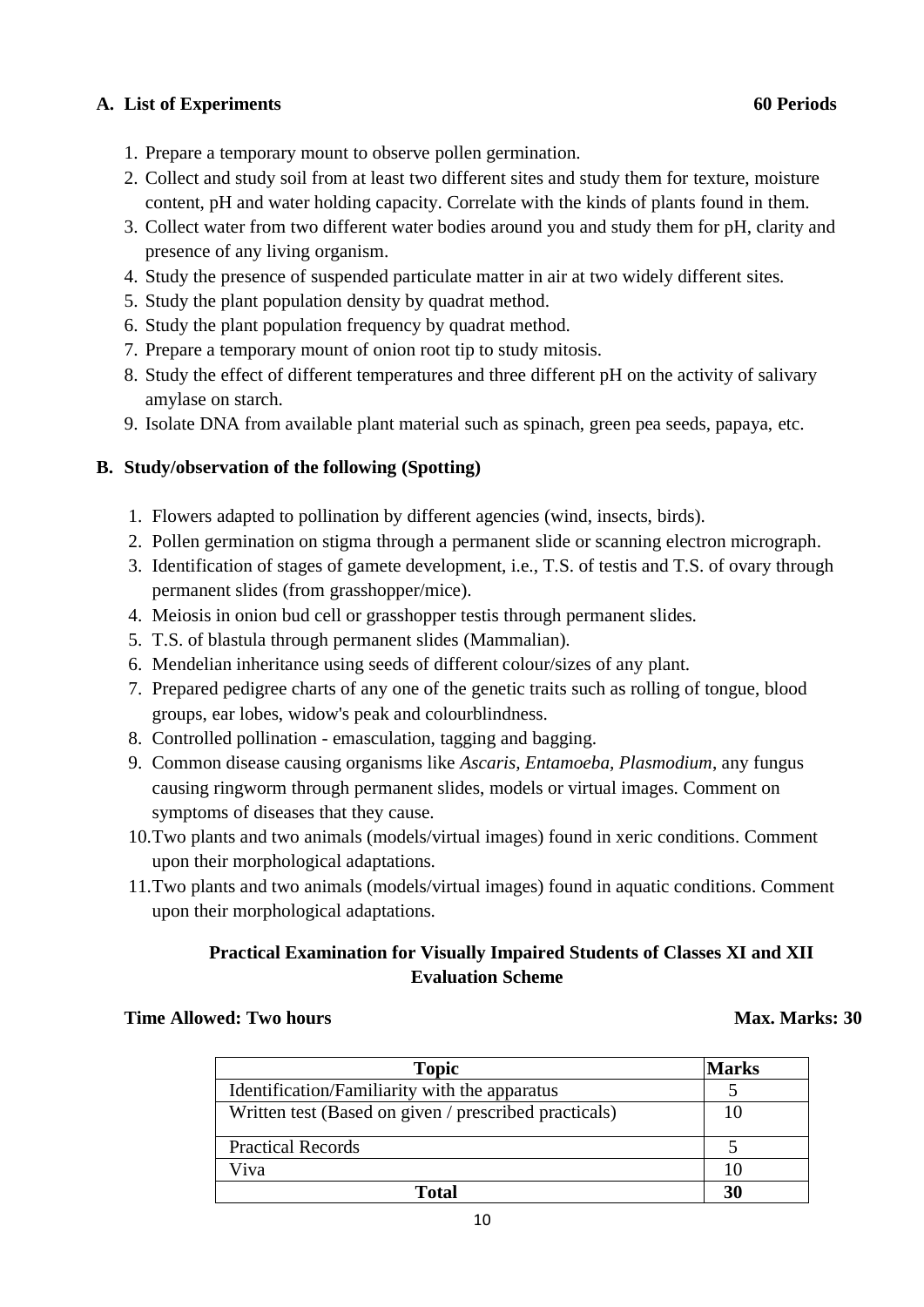# **General Guidelines**

- The practical examination will be of two hour duration. A separate list of ten experiments is included here.
- The written examination in practicals for these students will be conducted at the time of practical examination of all other students.
- The written test will be of 30 minutes duration.
- The question paper given to the students should be legibly typed. It should contain a total of 15 practical skill based very short answer type questions. A student would be required to answer any 10 questions.
- A writer may be allowed to such students as per CBSE examination rules.
- All questions included in the question paper should be related to the listed practicals. Every question should require about two minutes to be answered.
- These students are also required to maintain a practical file. A student is expected to record at least five of the listed experiments as per the specific instructions for each subject. These practicals should be duly checked and signed by the internal examiner.
- The format of writing any experiment in the practical file should include aim, apparatus required, simple theory, procedure, related practical skills, precautions etc.
- Questions may be generated jointly by the external/internal examiners and used for assessment.
- The viva questions may include questions based on basic theory / principle / concept, apparatus / materials / chemicals required, procedure, precautions, sources of error etc.

# **Class XII**

**A. Items for Identification/ familiarity with the apparatus for assessment in practicals (All experiments)** Beaker, flask, petri plates, soil from different sites- sandy, clayey, loamy, small potted plants, aluminium foil, paint brush, test tubes, starch solution, iodine, ice cubes, Bunsen burner/spirit lamp/water bath, large flowers, Maize inflorescence, model of developmental stages highlighting morula and blastula of frog, beads/seeds of different shapes/size/texture *Ascaris*, Cactus/*Opuntia* (model).

# **B. List of Practicals**

- 1. Study of the soil obtained from at least two different sites for their texture.
- 2. Study of flowers adapted to pollination by different agencies (wind, insects).
- 3. Identification of T.S of morula or blastula of frog (model).
- 4. Study of Mendelian inheritance pattern using beads/seeds of different sizes/texture.
- 5. Preparation of pedigree charts of genetic traits such as rolling of tongue, colour blindness.
- 6. Study of emasculation, tagging and bagging by trying out an exercise on controlled pollination.
- 7. Identify common disease causing organisms like *Ascaris (Model)* and learn some common symptoms of the disease that they cause.
- 8. Comment upon the morphological adaptations of plants found in xerophytic conditions.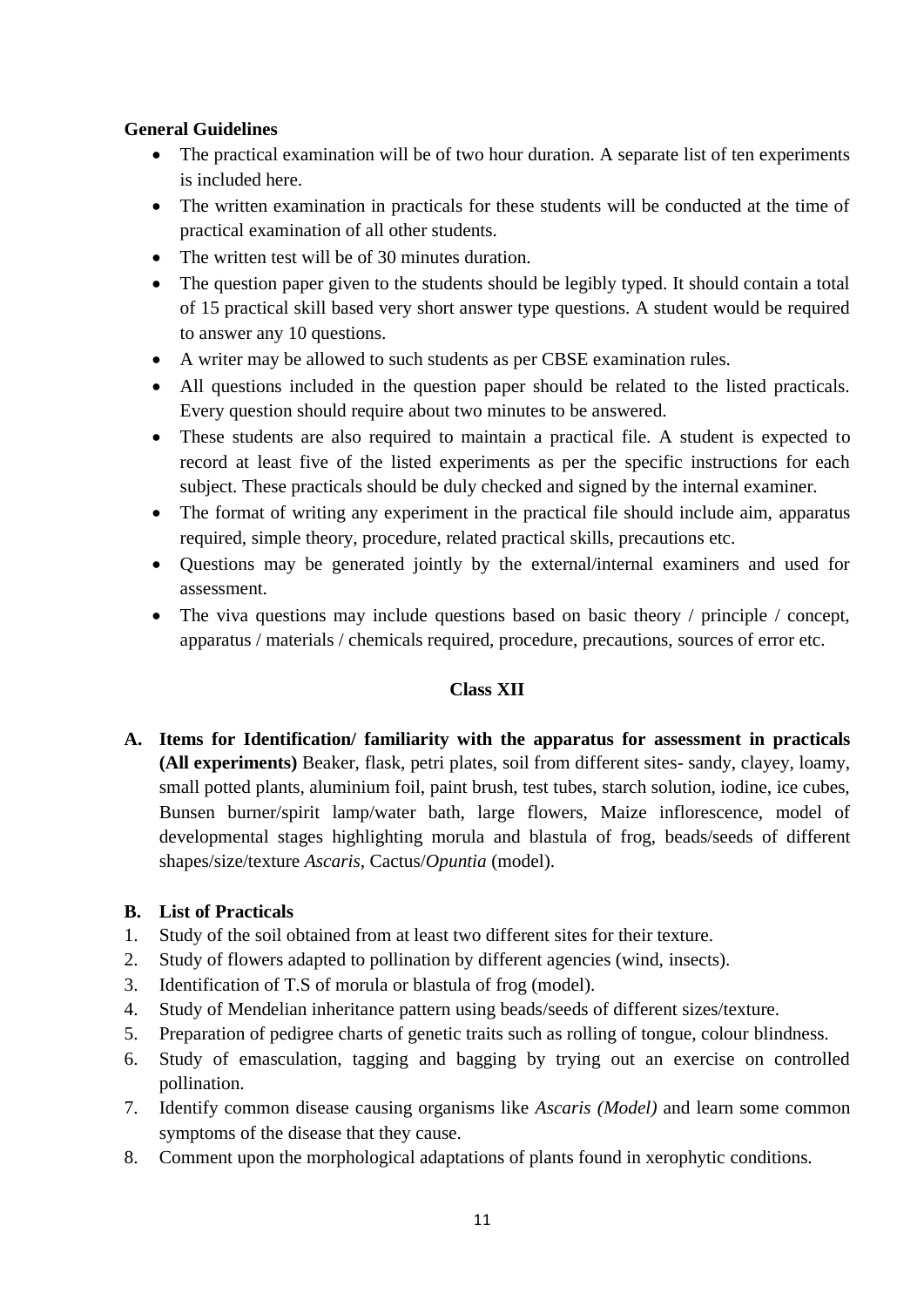**Note:** The above practicals may be carried out in an experiential manner rather than recording observations.

# **Prescribed Books:**

- 1. Biology, Class-XII, Published by NCERT
- 2. Other related books and manuals brought out by NCERT (including multimedia)
- 3. Biology Supplementary Material (Revised). Available on CBSE website.